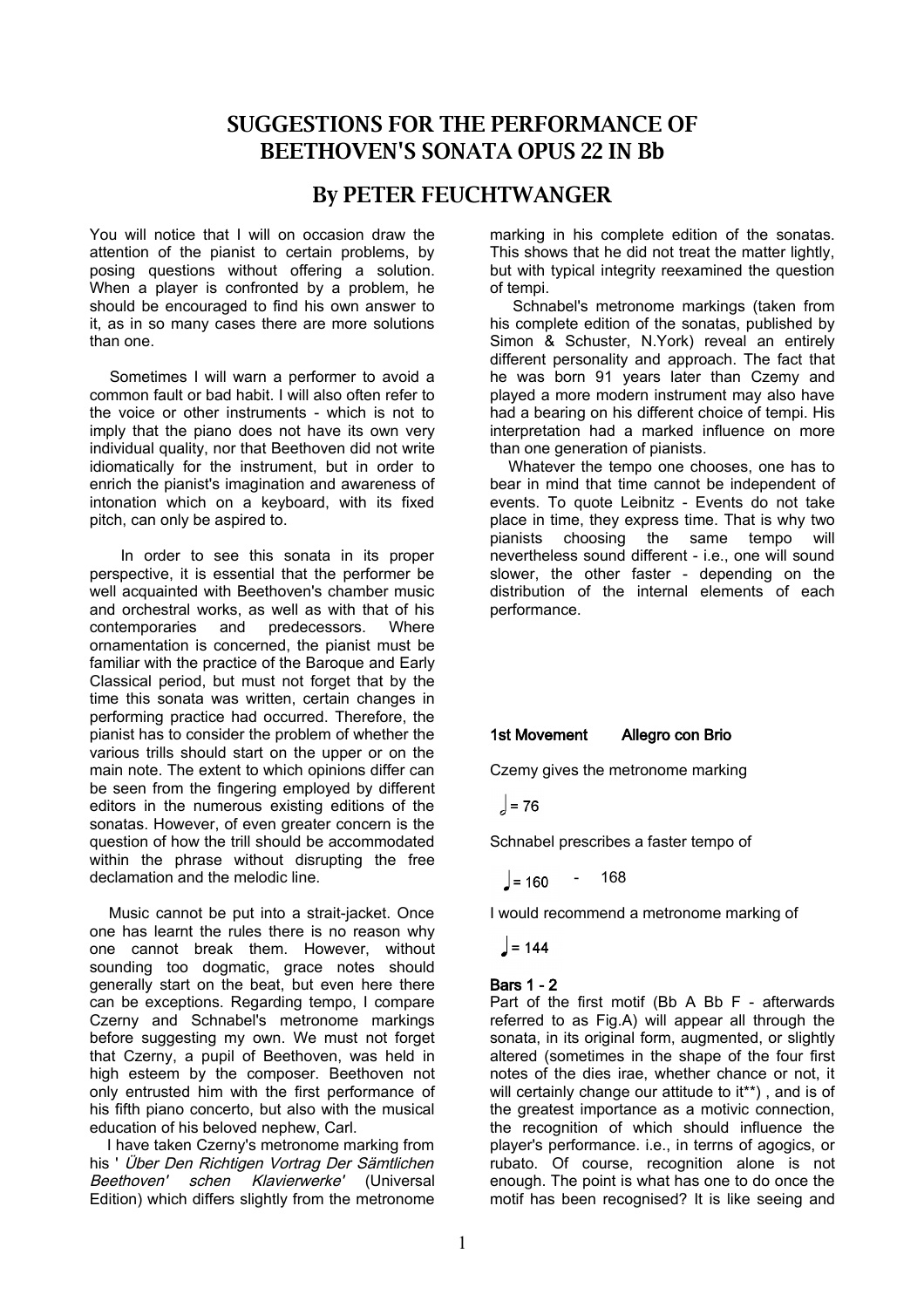reacting to a familiar face in a Crowd. It is important to hear the intervals of this motif very clearly - to be able to sing the minor 2nd and the 4th, and feel the tension of these two intervals.

 The pianist should at first sing and then play Bb Ab Bb, and follow it immediately by playing Bb A Bb. He will hear at once that the minor 2nd will have a different meaning. A further priority would be to get the right balance of the thirds, and the right balance between the thirds and the octave in the left hand.

 It is also essential to ask oneself what the staccati mean. Are they very short, like a pizzicato (but beware - pizzicato strings have resonance!) or merely a separation, which is what the term staccato actually means. It will help the pianist to imagine the sound of other instruments - strings or woodwind. The pianist must be careful not to treat every staccato in the same way. As an example, refer to the beginning of the slow movement of the Brahms Bb Sextet Opus 18:



The first viola does not play the two 1/16ths short\*, and it is certainly not a pizzicato, but Brahms makes sure that those two notes should be well separated and not played on one bow. When Brahms transcribed this movement for piano for Clara Schumann's birthday on September 13th 1860, he kept the staccato markings on the two 1/16th notes, but any pianist who would play these notes short whenever they appear, would completely distort the meaning of the theme.

 The other question the pianist must ask himself is how much, if any, pedal should be used to achieve the desired effect.

 The last beat of Bar 2 & Bar 3 should be played with the right hand only, not with both hands; although this may prove to be much easier, it would result in a loss of the necessary tension. The player can devise an exercise for this passage and practise it 5 3 4 2

1

 $\overline{\phantom{a}}$ 

One should also practise the 1/16th notes separately, then play the 1/4 notes with the left hand above the right, and then play the 1/16th notes with the left hand, and 1/4 notes with the right hand, and finally all with one hand as Beethoven intended.

\_\_\_\_\_\_\_\_\_\_\_\_\_\_\_\_\_\_\_\_\_\_\_\_\_\_\_\_\_\_\_\_\_\_\_\_\_\_\_

| half-note                    | - <i>minim</i>  |                    |
|------------------------------|-----------------|--------------------|
| quarter-note                 |                 | - crotchet         |
| eighth-note                  | - <i>quaver</i> |                    |
| sixteenth-note - semi-quaver |                 |                    |
| thirty-second note           |                 | - demi-semi-quaver |

\*\* In the end of this article you will find a list of all bars, where motif A appears in the shape of the four first notes of the dies irae.

#### Bars 4 - 7

 The fp should be understood correctly - the Bb in the right hand must not be hit, but played expressively from the key. The left hand participates, but the forte is not only on the first 1/16 note, the p is reached only on the second beat. Care must be taken not to accentuate the A on the last beat of this bar. (Fig.B) The player should go to the next bar without an accent. It is essential to hear the four bars as one long phrase, in spite of a clear breath on the rest in bar 6. One must also beware not to accentuate the G on the last beat of bar 5 (imagine singing this phrase), and not to exaggerate the stress of the appoggiatura in bar 6. A crescendo in bar 6 must start from p and again - no accent on the A!

#### Bars 8 & 9

 Be careful not to rush the 1/16th note figures and try not to make an ugly 'bump' on the 1st and 3rd beats of bars 8 & 9 - the notes before the leap to a higher register.

 As before, remember also, to listen carefully to the intervals of Fig. A. Sing them before playing them, and imagine a string player's intonation. Be careful not to tense up your arm - lower your wrist before the leap from one register to another. It should be executed in a continuous motion with an elliptical movement anti-clockwise in the right hand, and clockwise in the left.

#### Bar 10

 Note the difference in articulation of this bar and the parallel bar in the reprise (bar 137). In bar 10 the Bb is slurred to the following ascending scale in both hands, whereas, in bar 137 the Bb at the beginning of the bar is marked staccato, thus separated from the ensuing notes.

 Since no autograph manuscript of this sonata is known to exist, we do not know whether this discrepancy is due to the engraver's carelessness or whether, as in so many instances with Beethoven, Schubert and many other composers, the reprise presents us with deliberate, subtle differences.

## Bars 11/12

 Play Fig.A with the left hand only. Do not arrange the passage between the two hands. Keep your arm and wrist free.

 Be sure to feel bar 11 as a light bar - in fact the last bar in a period of eight. Under no circumstances make it sound like a first bar. Bar 13

<sup>\*</sup> European and American terms for time-values are used throughout. The English equivalent being: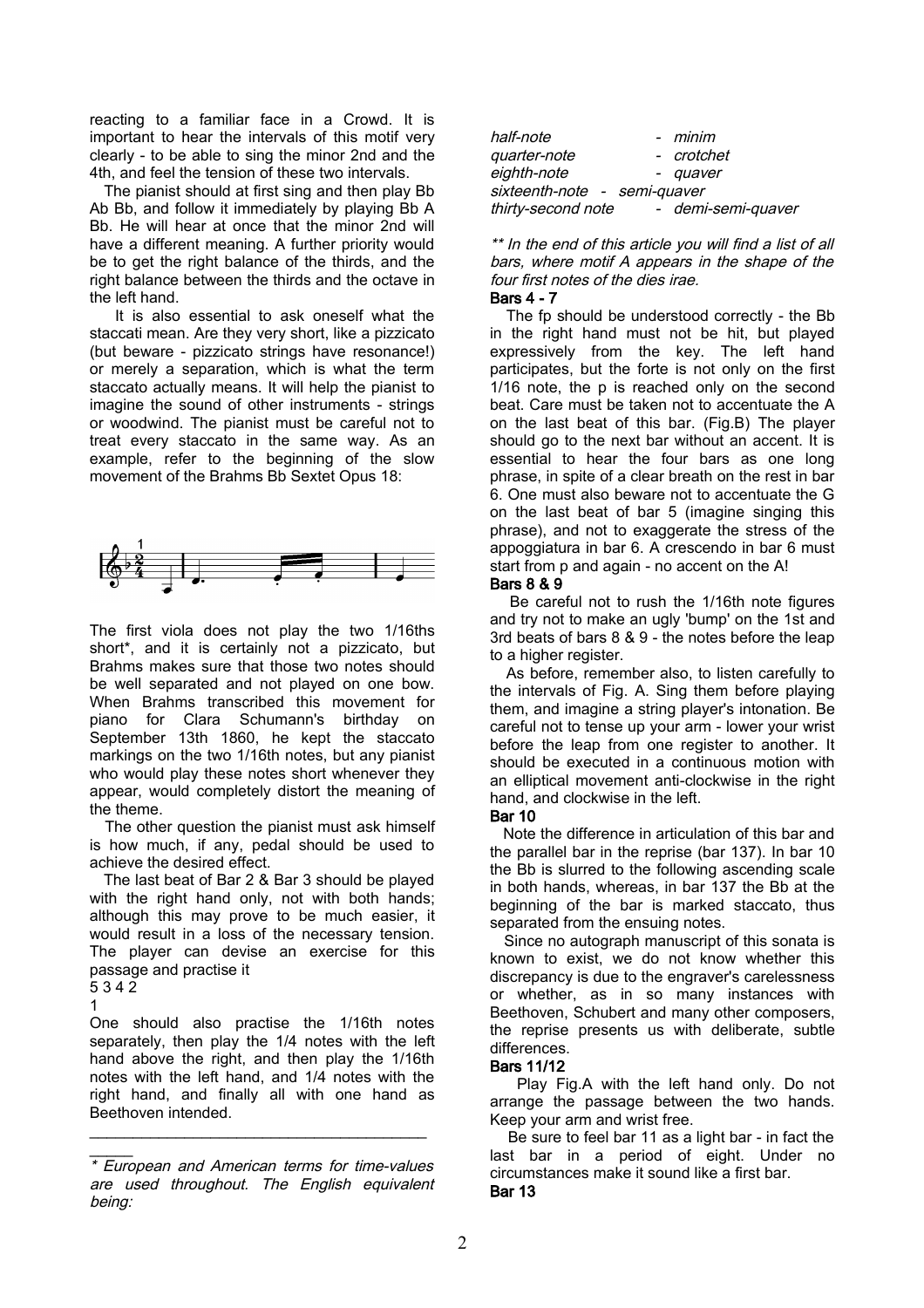Be careful not to hit the F in either hand of this bar. Regard the sf as expressive rather than loud. Imagine it being played on a string instrument.

#### Bars 14/15

 Try to create a perfect legato, and listen especially well to the leading notes.

 Decide which balance these two bars require, and which voice you want to bring out. Be like a conductor rehearsing an orchestra or think of a chamber music group (a string trio, or a group of woodwind players) who would strive for an ideal balance.

#### Bars 16 - 21

 As before the sf is not only on one note in the right hand of bars 16, 18 & 20. Be careful not to play the three first Cs in the left and right hand all in the same way. Regard the second C as an upbeat to the following C which, however, under no circumstances should be overaccentuated, as one must feel the pull towards bar 18.

 Try and find the ideal melodic articulation for these five bars. Do not accentuate the beginning of bars 17 or 19. Again, bar 21 is not a first bar, but concludes a six bar period.

## Bars 22 - 29

 Be careful not to play the left hand mechanically. The trill has to be very even - a perfect pp. (but still audible!) must be achieved. Feel the mounting tension in the right hand, when the upward striving interval becomes larger, but without getting louder. Balance the chord well in bar 26, and listen to the dissonance which is created between C and D in the right hand and the C# in the left.

#### Bar 27

Start the crescendo from pp and cultivate a perfect legato in the right hand.

#### Bars 30/31 - 36

 Make sure the sf is strong - either f or mf but never percussive. Do not start the decrescendo in bar 35 too early, and make sure that you achieve as near a perfect legato as possible in the last one and a half bars.

## Bars 38/39 - 43

Ask yourself if the right hand of this

5 1/2 period is syncopated, or if it is a written out rubato and independent of the left hand. As Mozart wrote in a letter: "When the left hand does not know what the right is doing," meaning that the left hand keeps strict time and is oblivious to the fluctuation of tempi in the right. These bars should be played pp with the sforzati played piano.

## Bars 44 - 47

 Beethoven did not put a dynamic marking before the crescendo in bar 44. I would start the crescendo from p or mp. The sequence is broken in bar 46, and therefore this bar must come as a surprise. Practise these four bars slowly. Sing each interval, and do not play them mechanically, especially the third beat of bars 44 & 45. Even a trill can be expressive and should be practised with various fingerings. (e.g., 3 1 4 2 with an elliptical anticlockwise motion). Listen constantly to the long chords in the left hand for the duration of the whole bar, and understand their harmonic function.\*

## Bars 47/48 - 55

 Play the broken octaves f, not ff, and try to find the canon between the left and right hand. Ask yourself which instruments in the orchestra would play the left hand figure, and if you decide woodwind or strings, how the staccato would sound on the chosen instruments. Be careful not to hit the half notes f in bars 50 & 51, and don't play them legato but

. Don't  $\bigcup_{\bullet}$  forget that notation is like shorthand.<br>Study  $\bigcirc_{\bullet}$  Carl Philipp Emanuel Bach's -

Study  $\bigcirc$  Carl Philipp Emanuel Bach's 'Versuch über die wahre Art das Clavier zu spielen' - ('Essay on the true Art of playing the keyboard instruments'), which had such an influence on a whole generation of composers including Beethoven. In this work he stipulates that only in special cases should notes be held to their full value. However, do not forget that style of interpretation has changed considerably since C.P.E. Bach's death, as also have keyboard instruments themselves.

 Cultivate your legato in the bass of bars 52 - 55. Be very aware of the intervals of the minor second and the fourths. Don't start the crescendo too early in bar 53. Treat also the right hand melodically, and be specially aware of the step of the minor 2nds between  $C#$  - D, E – F, F# - G, The F in bar 55 will sound low after the F# in the previous bar, as a leading note to E.

 $\overline{\phantom{a}}$  , and the contribution of the contribution of the contribution of the contribution of the contribution of the contribution of the contribution of the contribution of the contribution of the contribution of the

 One should not divide passages between two hands purely for technical convenience, where this is not specifically indicated by the composer. Examples of such musically unjustified arrangements abound. They include Op.110, first movement, bars 12, 14 and 16; the beginning of the Sonatas Opp 106 & 111 and, to cite from another composer, Chopin's study Op.10 No.4 bar 79.

In the first movement of the Sonata Op.2 No.2 (bars 84, 85, 88, 89 and again bars 303, 304, 307, 308), Beethoven goes to the trouble of specifically fingering the right hand passage,

<sup>\*</sup> Some pianists sustain the left hand chord in bars 44-46 (and 175-177) with the pedal, thereby having the left hand free to take over certain notes written for the right hand. I strongly advise against such practice as Beethoven, excellent pianist that he was, indicates such arrangements wherever he wants them (e.g., Sonata Op.110, first movement, bar 70).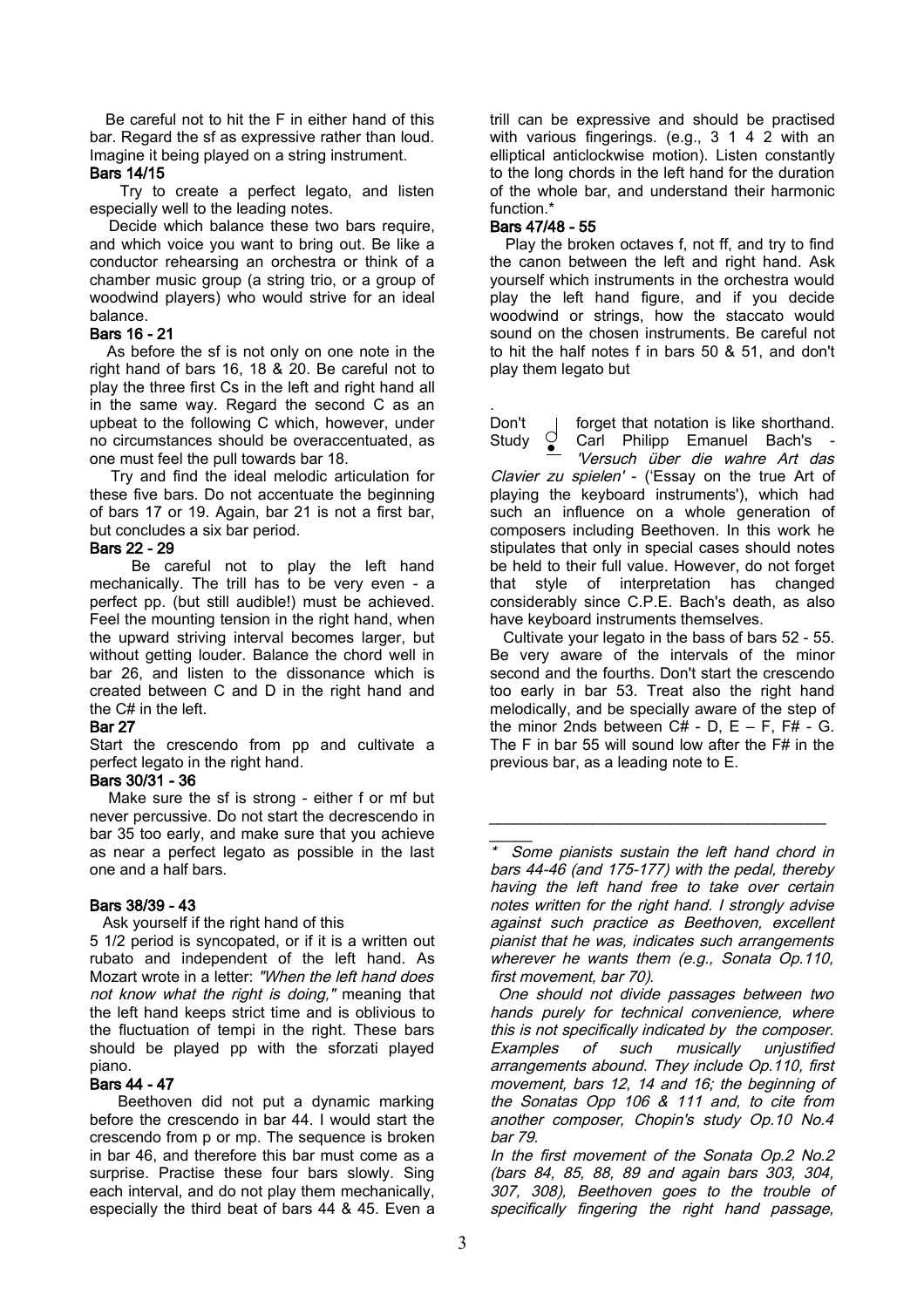thereby clearly indicating his intention that it be played by the right hand alone. Played as Beethoven intended, this passage causes immense technical difficulties on our modern instruments with their wider keys. It also testifies to Beethoven's prodigious pianistic ability and to the suppleness and extension of his hand. Before resorting to the necessary evil of an arrangement, one should at least attempt to obey the composer's instructions by practicing the passage as it is written.

 To make an arrangement is only justifiable if it serves <sup>a</sup> musical end, or if the pianist has exceptionally small hands. To do otherwise, is to deprive the music of its necessary tension, and the inherent danger that is so much part of music as it is of life.

#### Bars 56 - 61

 Play the left hand tremolo very softly. Think of a timpani or a tremolo on the lower strings. Do not neglect the articulation in the right hand where a derivation of Fig.A appears in augmentation. Listen well to the dissonance of the major and minor 9ths. Also be sure to continue the decrescendo to the end of bar 61.

#### Bars 62 - 68

 The ff must be sudden, but be careful not to produce a hard sound. Play the sf vigorously, but at the same time expressively. Once more think of strings and the right bowing, or of woodwind. This will enable you to find the right way to execute not only the long sf notes, but also the short staccato 8th notes. Be sure not to make a diminuendo at the end of the descending line, so that the p entry at Fig.A in bar 66 is not prepared. Be very conscious of the rests in the final two bars.

## Bars 68/69 - 74

 Make a small diminuendo from the beginning of bar 70 to the crescendo which leads into the ff. As in bars 62-65, play a ff which should not sound percussive, and watch the balance, since this time the octaves are only in the left hand and could easily overpower the right. Sing the passage and watch your intonation when you sing the Eb's and the descending A G F# E, and remember that a string player makes a difference between an F# and a Gb. After the minor 2nds Eb D, the major 2nds E D will sound quite different. With the right awareness of the intonation of these intervals, bar 75, where the dominant of the relative minor of Bb is reached, will sound even more inevitable. Regarding the fp refer to bar 4.

#### Bars 75 - 80

 Keep the tremolo in the left hand very much in the background. As in bars 57, 59, 60 & 61, be very aware of the dissonance of the major and minor 9ths - feel the tension and the relaxation when the dissonance resolves.

#### Bars 81 - 82

 Hear the canon in the left hand, but without breaking the ascending line of the bass. As in a Bach fugue, be aware of an entry without drawing attention to it unnecessarily. Always think of the continuation, and that no contrast is convincing without unity. Be careful that the soprano which enters ff in bar 82, does not overstep the mark the notes must still speak. Once again think of strings.

## Bars 83 - 127

 Practice the 1/16th notes, which derive from, and are a combination of Fig.A and Fig.B (straight and inverted) slowly but without resorting to spelling it out. Be conscious of all the intervals, otherwise these sequences could easily sound mechanical and repetitive. For clarity I would recommend the use of finger pedal, which Beethoven notates carefully in the left hand, from bars 92 - 104. Use pedal only if the passage sounds too dry, which will depend very much on your skill, your instrument, and the acoustics. Some editions have a p in bar 101, taken from the first edition. In view of the decrescendo in bar 104, which leads to the p in the next bar, this seems illogical.

 Reflect where the climax has been reached previously, and if the decrescendo starts from ff, or if we have come down dynamically already at an earlier point. It is always of the greatest importance to establish when and where a dynamic climax occurs.

 Don't play the intervals in the bass from bars 105 to 123, nor the continuation of the scale in the right hand of bars 124/125 mechanically, but listen carefully to every interval and watch the intonation, as if you played it on a low string instrument. Be very careful not to get tense in the right hand. The hand must remain still. Imagine an elliptical movement anti-clockwise. Make sure that the crescendo in bar 120 starts from a real pp. Play bar 119 even more softly than bar 116. Create the right balance of the 7th in the left hand in bar 124, and practice by repeating the left hand and playing it with every 8th note of the right, in order to hear the dissonances well. It is too easy to forget a long note by concentrating only on the moving voice. Make sure that the good balance of the chord in bar 126 is achieved with the left hand softer than the right, with a clear 3rd in the two upper voices. Keep the pause in bar 127 long enough so that the reprise will seem inevitable, growing out of the dominant 7th. Since Beethoven writes a decrescendo in bar 124, which ends pp in bar 126, make sure that you don't play bar 124 too softly. Start it from a good mp or mf. Bar 137

 Take note of the difference in articulation between this bar and bar 10 in the exposition (already referred to).

## Bars 138/139 - 140

 Play out the stretto imitation between left and right, so that each voice reacts to the other, and does not merely imitate it 'parrot-fashion.' Recognise the importance of these bars and the six bars following, as these are the only bars in an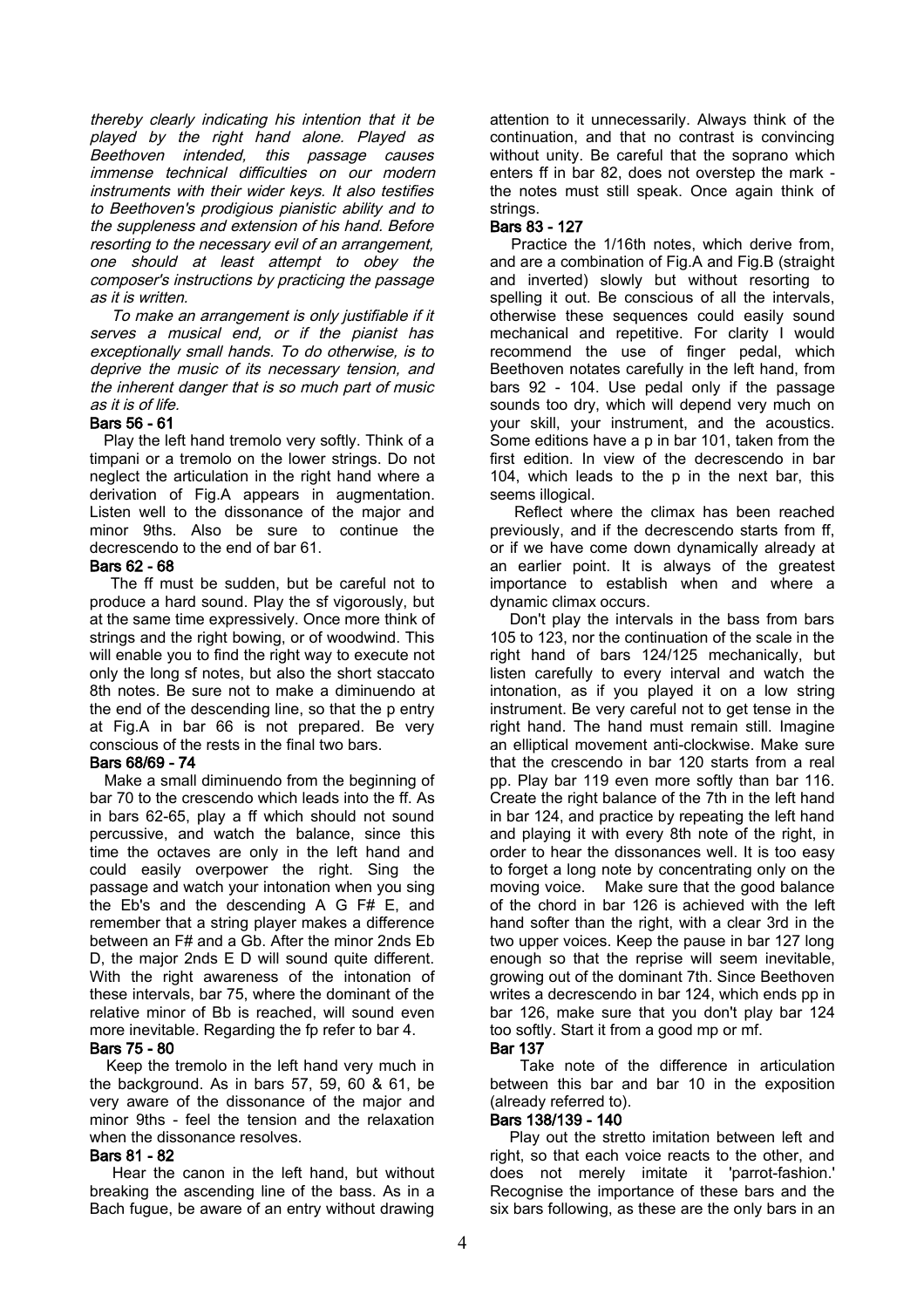otherwise unaltered reprise which differ from the parallel passage in the exposition. Compare bars 142 - 146 with the same sequence in bars 13 - 15, and notice that Beethoven writes two extra bars starting from the higher Ab, before reaching the dominant in bar 147.

#### 2nd Movement Adagio con molta espressione

 There should be no long pause between the end of the first movement and the beginning of the second. The pp Eb chords of the left hand of the Adagio should grow out of the last ff Bb chord, without preparation, as if materializing. It is as though they had always been there, and we just had not noticed them before - like stepping onto a conveyor belt and being carried along by it. The beginning of the Chopin F minor Ballade is a similar case.

The tempo should not be too slow. Czemy's metronome marking is

 $\mathcal{D}$  = 112

Schnabel's is much slower –

 $\bigcirc$  = 84

I suggest a metronome marking between

 $\mathbb{D} = 92$ - 104

Most slow movements are played too slowly nowadays. Bach's Sarabandes, or Chopin's slow movements or so-called 'slow pieces,' suffer the most. The best examples are Chopin's Etudes Op.10 No.6, or even more so Op.10 No.3, where the first autograph is marked vivace.

 Several conductors who specialise in the Baroque and the Classical period, have rescued the slow movements from the overly slow tempi to which we have become accustomed. Only a few pianists seem to have learned a lesson from them. This movement should be played only marginally slower than the Adagio ma non tanto e cantabile from the string trio in G.\* Although Beethoven writes a time signature of 3/4, it is a typical 9/8 movement, and the 3/4 is only written to warn the string players from choosing too slow a tempo.

 In the Adagio con molta espressione, a faster tempo without sounding rushed can only be achieved by keeping the bass well in the background, and hearing three beats to the bar. The left hand should first be practised without the pedal. Fingers should never leave the key, like a string player's bow which is always in contact with the string. Think of three notes on one bow. Balance the chords well, and ask yourself which of the three notes of the triad should be the loudest or the softest. I suggest one should be sparing with the pedal - maybe a separate pedal on each 1/8th note. The right hand, which is an inversion of Fig.B1 should enter pp. but cantabile. I play the grace note in bars 1 and 2 on the beat.

## Bars 3 - 4

The turn should be executed thus:



Be careful not to make a crescendo to the F. On the second beat. On the contrary, think of a diminuendo. Think also of a diminuendo from the second to the third beat of bar 4, where Fig.A appears, but this time 'con molta espressione.'

Like this sonata, the three trios Opus  $9$ ; three sets of variations (one of them for piano and cello) and the six songs Opus 48, were also dedicated to Count Johann Georg von Browne. Bar 5

\_\_\_\_\_\_\_\_\_\_\_\_\_\_\_\_\_\_\_\_\_\_\_\_\_\_\_\_\_\_\_\_\_\_\_\_\_\_\_

 Feel the diminuendo with the resolution from the first to the second beat, and the mounting tension of the arpeggio which leads to the high Bb.

## Bars 6 - 12

 $\overline{\phantom{a}}$ 

 Although Beethoven does not indicate where the crescendo in bar 6 should end, and he does not write a diminuendo anywhere, I would recommend a diminuendo starting on the last beat of bar 7, or as Heinrich Schenker recommends in his edition\*, from the second beat of bar 8. To keep the crescendo going to the end of bar 11, seems wrong to me. In bar 11, the sforzati should not be loud, but expressive - every sf slightly more intense than the previous one. Make a diminuendo from the pp of the first beat in bar 12 to the resolution of the second. Pedal the last sf chord in bar 11, and release the pedal on the first note of the next bar. Renew the pedal immediately after, with a clean pedal change on the second beat. It is interesting to note that Beethoven marks the end of this section with a double bar, before which he puts an 1/8th rest, where one can take a deep breath. You will have noticed that this is the first rest since the entry of the right hand in bar 1, so if you have to breathe before, which a singer would have to do in such a long passage, you will have to do it very unobtrusively. The line should not be broken for twelve bars. Try to sing those bars, and find out for yourself where you can take an inconspicuous breath without destroying the line. This reason alone supports my advocating a faster metronome marking. Czerny may not have been far off the mark after all, but maybe we have lost the art of playing slow music at a faster pace without rushing. It may also have something to do with our modern instruments.

## Bars 12/13 - 17

A new and much richer sonority is required. although we are still in pp; the orchestration has changed. Be careful not to destroy the line by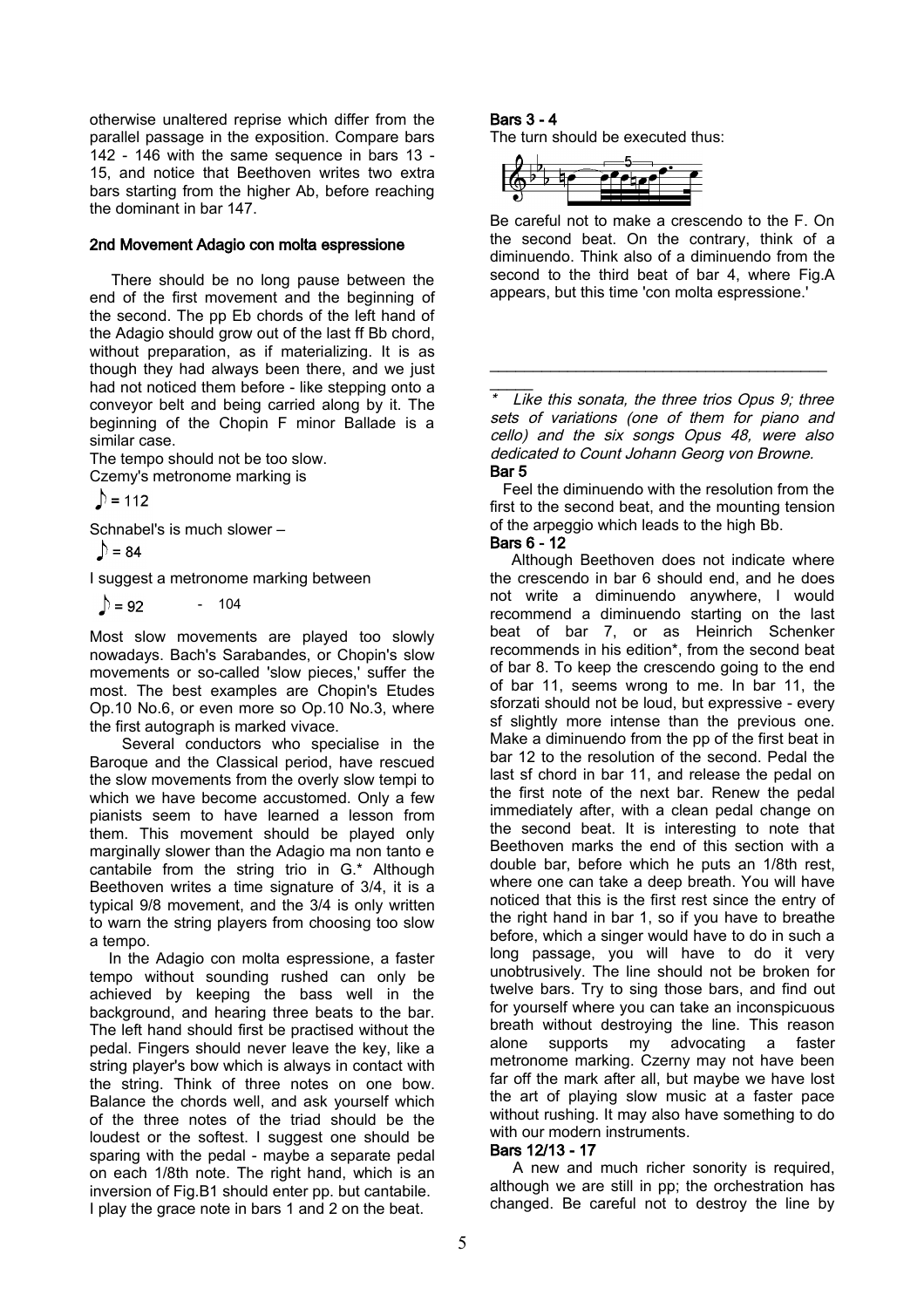accentuating the trill unnecessarily. Worse still would be to accentuate the end of the trill. Do not start the crescendo in bar 15 too early. Pay

special attention to the sighs in bars 16 - 17, and to the dissonances in these bars.

#### Bars 18 - 21

 Make a diminuendo towards the dominant harmony in bar 18. Therefore, make sure that the previous bar - pp - is not played too softly. In order to avoid unnecessary tension when you play the left hand of bar 18, make sure that your hand is in such a position that the resting second finger is in line with your arm. The fifth finger will reach further in towards the lid of the piano, whereas the thumb, which always has to remain free, will have to manipulate the key close to its edge. One has to practise this passage well, as unevenness in the repeated Bb, or failure to sound the note, would take the support away, on which the descending and consoling right hand melody is dependent. Feel, but do not let anyone hear the bar line in bar 19. Too easily, the change of the third finger to the fifth on the Bb's with the thicker texture of the dissonant chord at the beginning of the bar, and the shift of position, can create a 'bump.' Practice this shift of position, so there will be no gap between the two Bb's, like a good change of bow on a violin. Be careful not to hurry the turn in bar 20, which should start before the beat.



Practise the grace note D of the second beat of this bar, on and before the beat, and decide for yourself which is the right way for you. I play it on the beat.

 The end of bar 20, and the beginning of bar 21 is a reinterpretation of the end of bars 6/7 of the first movement (Fig.B).

#### Bars 22 - 26

 Enter bar 22 in diminuendo. Make sure the following chords in the left hand are played lightly, with an inward, not downward movement, and without emphasizing the change in register. Slightly stress the first of the slurred 1/8th notes in the right hand.

#### \_\_\_\_\_\_\_\_\_\_\_\_\_\_\_\_\_\_\_\_\_\_\_\_\_\_\_\_\_\_\_\_\_\_\_\_\_\_\_ \_\_\_\_\_\* Universal

#### Bar 24

 Don't exaggerate the crescendo, which should start p after a diminuendo in the last bar. Play the sf on the high F expressively - no easy feat in this register.

#### Bar 25

 Before playing the sequence of 1/32nd notes in this bar, sing the passage; pay great attention to the half steps, and to the Eb after the E if, and the

C after the C#. You will also notice that accentuating the rising interval of the 4th will sound most disagreeable.

#### Bar 26

 Don't reduce the weight of the arm when playing the chromatic run to the sf top F. and reflect how much crescendo (which starts from p!) is allotted to the left hand. Practice bars 24 & 26 first with a crescendo in the right hand only, then with the crescendo also in the left. In bar 24, the crescendo has to start in the left hand, having a tied note in the right. Beware of a 'bump' on the last beat of the left hand, under the tied high F.

Bars 27 - 30

 Play the rising left hand figure very melodically and legatissimo - with no accent on the third beat F. Play it in diminuendo from the previous note E. Play the sf expressively. Feel the dotted 1/16th at the end of bars 27 & 28, giving it the attention it deserves before the 1/32nd note resolves into the next bar. Feel it almost in a baroque fashion, but of course without resorting to over-dotting.

#### Bar 29

 See that this bar is rhythmically in exact relation to the previous two bars



Don't start the crescendo too early. (Have you recognized Fig A?) and have a real subito p in bar 30, where I play the grace notes on the beat. Some pianists play them before, thus reducing the impact of the clash of the B in the right hand, with the Bb of the left, and the A in the alto voice. Give the rests their full length.

## Bars 31 - 38

 In bar 31, the mysterious dominant of C minor will produce the surprise that Beethoven intended. However, before playing the low left hand octaves, think which harmony you really expected, so you can relish the contradiction even more against the background of expectation. Make sure you play the left hand octaves from the key, and very evenly. Think of a cellist and a double bass player who would play them louré, i.e., three notes on a bow. As in bars 1 and 2, I play the grace note in the right hand on the beat. In bars 32 & 33, one should give the right weight to the appoggiatura chords, but play them still pp. Balance them well. Be sparing with the crescendo in bar 33, but realize the dramatic effect it creates with the sf appoggiaturas in bar 34. Return immediately to p (not pp), but make a bigger crescendo this time, starting on the fifth or sixth 1/8th which comprises Fig B1 and Fig.A.

 Differentiate well between the soprano and alto which form a dialogue. Make the crescendo in the alto voice to the next appoggiaturas - bars 35 - 36 & 37 - 38, less than the crescendo in the soprano voice - bars 34-35, 36-37 & 38.

 Understand the harmonic progression well, and play the sequences at first without their appoggiaturas.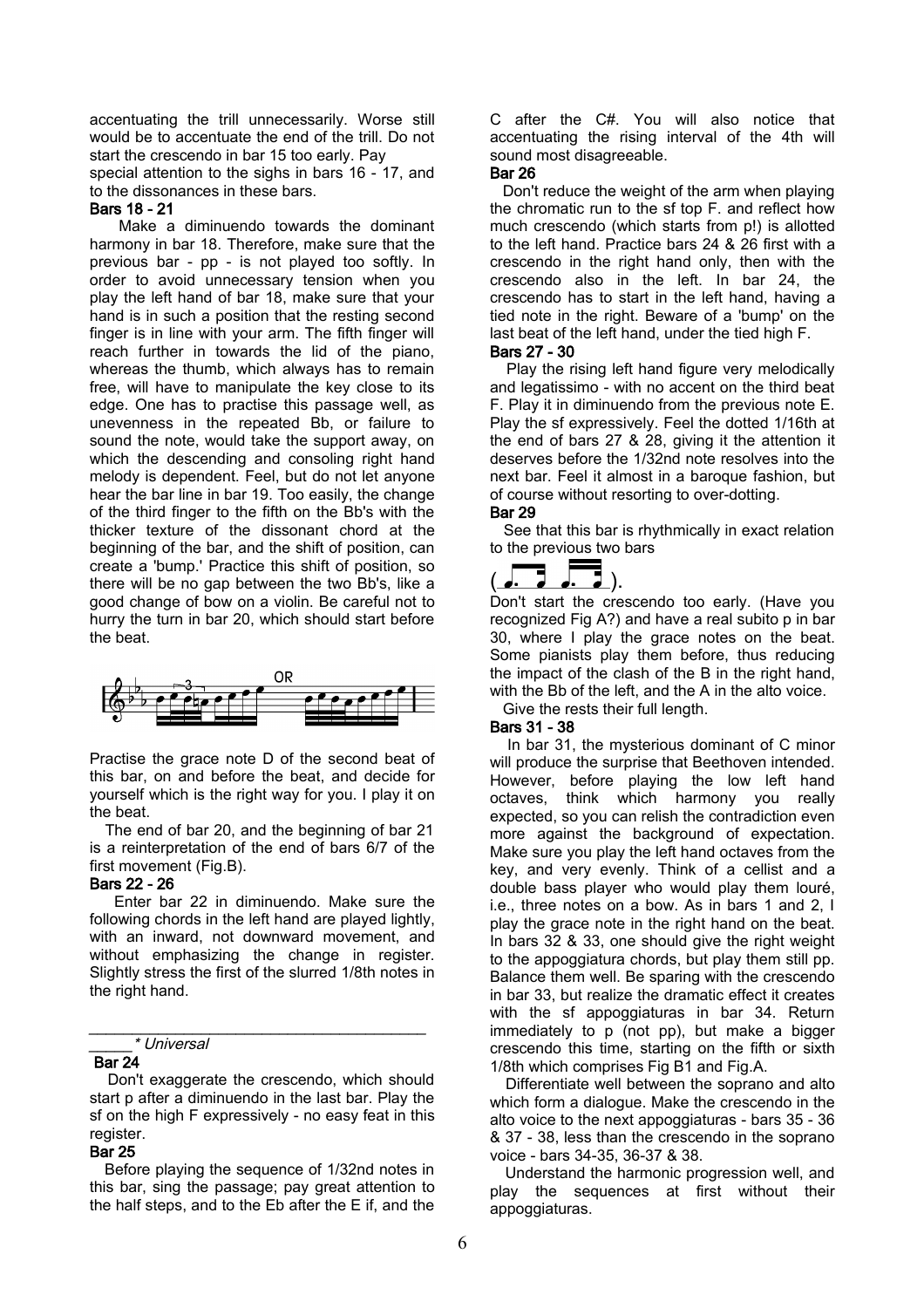## Bars 39 - 46

 Play the 6/4 of Ab minor in bar 39 p not pp. Find the right balance between the two voices which move in 1/16th notes and pay special attention to the little wailing figure in the soprano, which can so easily be covered by the two lower voices. Work first on two voices alone - make an exercise by playing the tenor with the right hand, the alto or the soprano with the left hand above it. Do such exercises in every possible combination, especially in bars 43 & 44, where the bass repeated Bb's - can thicken the four-part texture. Be very aware of the three crescendi in bars 43/44/45, which each time lose a little bit in strength, as if being taken over by exhaustion, the last one starting later and not ending in p but in pp subito. From bar 45, the music gradually calms down after the pain and inner turmoil of the preceding section. Be aware of the agogic subtlety of the two bars which lead us back into the reprise. Sing the last bar (bar 46) and you will realize that a singer's subtle portamento will be necessary between the F and the middle C. (On a piano this can so easily receive a wrong accent.) Imagine a soprano who moves from the middle voice to the chest register without an audible break. Take a little time.

#### Bars 47 - 56

 Compare bars 50 - 54 with bars 4 - 7 in the exposition, and treat the variation as a singer would in an Italian aria. This time Beethoven does away with the final cadences of bars 11 & 12. With one bar less he leads straight into the arpeggio (this time in triplets) and without the double bar of the parallel passage.

#### Bars 59/60 - 65

 Observe the rest in bar 59 - don't cover it with the pedal, otherwise, the surprise of the tonic minor will be impaired.

Give this passage a new colour to differentiate it from its equivalent in the major. Play pp (but still audibly) and don't start the crescendo too early! To enhance the surprise harmony in bar 63, lead into it with a diminuendo, and play the sf, molto espressivo, and not too loudly! You can lead into it either without a break, or possibly, with a very discreet comma (cesura). Be very conscious of these extra two bars.

## Bar 65 - 77

 After all that has just happened, the entry of the soprano melody should sound ethereal. Remember that the G has not been heard in this pitch since bar 53, and there, only as a passing note. As the third of the tonic Eb, it was last heard in this level in bar 51. In the whole of this second group, now in the tonic, one has a feeling of resignation. Therefore, it cannot be played the same way as the parallel passage in the exposition, where it appeared in the dominant. I would end this movement with hardly any ritardando. It should just fade away into the distance.

 Please note that the exposition ended in subito p, whereas the reprise ends with a subito pp!

#### 3rd Movement Menuetto

Czerny's metronome marking is

 $J = 120$ 

 $\vert$  = 100 Schnabel favours

Either of these two tempi, or a tempo in between the two can work, but this also depends on the tempo of the previous movement. Each pianist has to find his own tempo, as every human being has his own pulse which can quicken or slow down according to his mental or physical condition or age. Again, I would not wait very long between the movements, in order to clarify the motivic connection between the two. Whichever tempo one chooses, it must not be hurried. The driving force towards the fourth bar is slightly counteracted by the appearance of the augmentation of Fig.A on the first and second beats in the left hand of bars 2 and 3. Do not accentuate the beginning of bar 2, nor play the left hand staccato in bar 1 too drily. You may use a short pedal, but in no circumstances connect the Bb to the next group. Make the dynamic climax on the last 1/4 of bar three, which should lead in diminuendo to the appoggiatura of bar 4.

 Do not play the staccato on the G in bar 7, where a dynamic climax is reached, too short. Feel the 1/16th rest which follows as a short breath: a connection, rather than a separation. Don't give the 1/4 notes in the tenor of the left hand octaves their full value. Play them:



Make a clear difference between the dotted 1/8th with a legato slur to the short note at the beginning of the theme, and the staccato dotted 1/8ths and 1/16ths in bar 3, but don't play them too short.

 In bars 5 & 6, I would use finger pedal, or short pedals in a dry acoustic. Listen well to the syncopated sustained F in the bass, which creates a clashing dissonance with the tenor on the third beat of bar 6. Notice the false relation between tenor and soprano! Sing the soprano in bars 6/7 (Fig.B 1) before playing it, paying special attention to the difference between the major and minor 2nds. Practise it in the tempo of the Adagio and compare it to bars 34 - 38 of the previous movement. Do not play the upbeat A in bar 7 too short - don't forget that every note, even the shortest, must speak.

## Bars 9 - 16,17 - 30

 Balance the triple trill well, and start it from p. The first beat of bar 10 should not be ff yet, as it occurs only after the 1/8th rest. Ask yourself the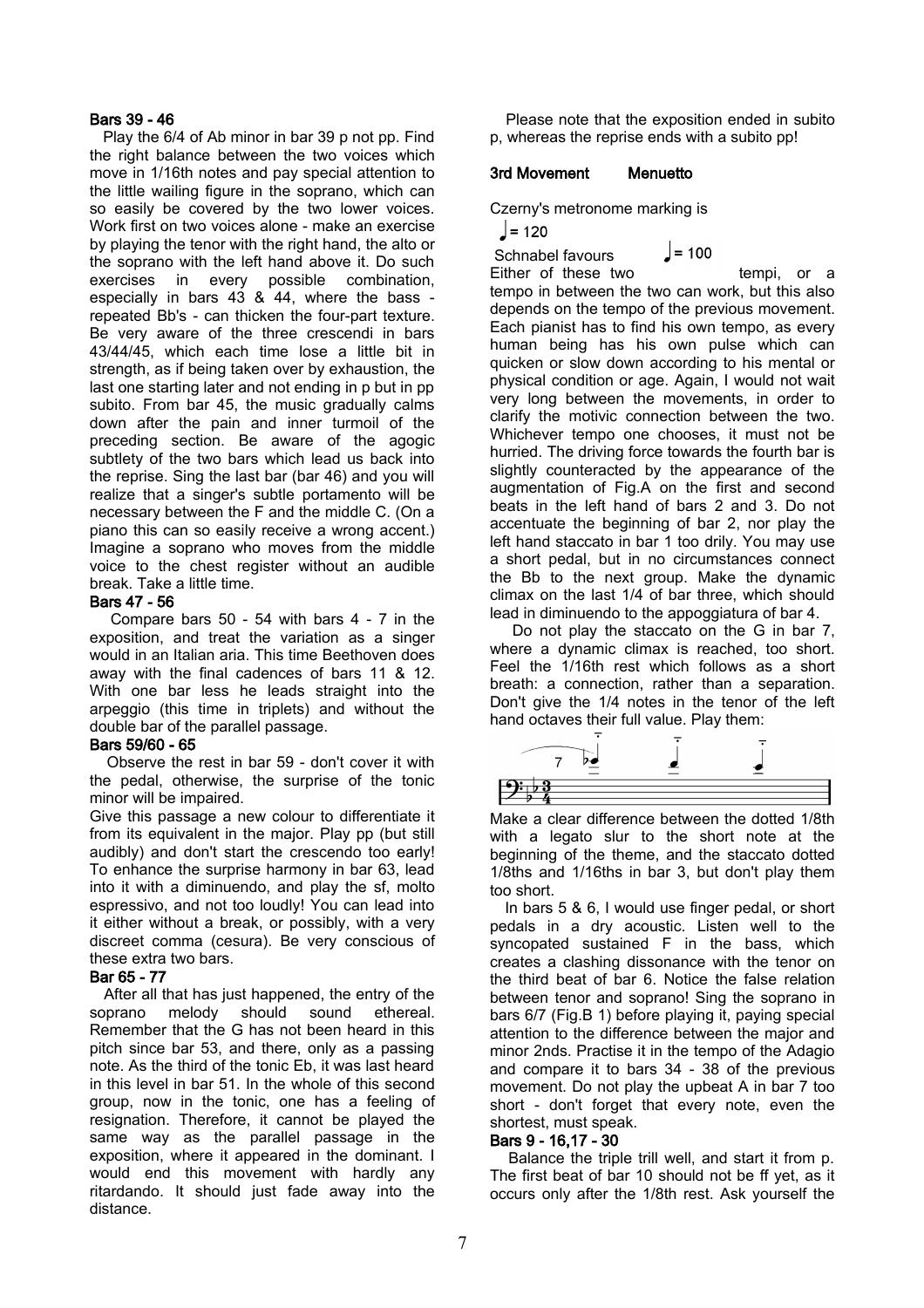recurring question regarding staccati - how would you play them in bars 10/11? (strings? woodwind?)

 The second beat of bar 14 is not ff any more. Play it only f, but espressivo. Don't start the decrescendo too early in the next bar, nor the crescendo in bar 21. Play the left hand figure in this, and the next bar, non legato, but not staccato! Imagine a bassoon, or separate bows on a low string instrument. Make the dynamic climax on the dominant ninth (on the third beat of bar 23) but don't exceed mf.

 Sing the intervals of this figure; it must never be played automatically. Ask yourself if you want a subito p in bar 24, or if you prefer a diminuendo from the last beat of the previous bar.

#### Bar 24 - 30

 As in bar 1, don't play the staccato Bb in the left hand too drily. Bring out the dialogue between the soprano and alto, but beware - let the alto react to the soprano and not imitate it 'parrot-fashion.' Pay attention to the change of registers. Start a crescendo in bar 28 from pp, but do not exceed a mf before the subito p in bar 30.

#### Minore Bars 31 - 38

 The Minore should not be played too loudly, and also not too legato (separate bows on a string instrument). You will have to decide whether you would like to increase the pace, or play it at the same tempo as the Menuetto. Act spontaneously.

 Czerny does not mention a new metronome marking, whereas Schnabel increases the tempo to metronome

 $J = 132$ 

 . I, myself, would increase the tempo only marginally, if at all. In this way, the deviation of the motif of the Minore (trio) from Fig.B is quite clear. A new, exaggeratedly fast tempo would destroy that motivic unity. Play the syncopated sf chords with great energy, but don't 'bang' them. Think of the balance whenever you play chords. The middle voice in the right hand of bars 35 & 36 must be heard clearly, also in bars 37 & 38, where Beethoven does not provide the middle voice with separate stems.

 Don't play the left hand mechanically - hear the intervals well, with special attention to the augmented 2nd. I would suggest a crescendo starting on the last beat of bar 35.

 End this section with great vigour and energy and without slowing down, but remember that the last chord closes the 8-bar period, therefore should not be unduly accentuated. It should not be played staccato, nor too long.

## Bars 38/39 - 46

 A change in orchestration and dynamics may have occurred; you may want to play the 1/16th notes more legato and espressivo. Concentrate on the continuation of the right hand, and don't accentuate the entry of the imitation in the left.

When you reach the sf in bars 39 & 41, ask yourself: does it apply to all four voices, or are some voices exempt? As in bar 35, I suggest a crescendo in bar 44, but this time starting from the first beat.

## 4th Movement Rondo Allegretto

Czerny's metronome marking for this movement  $\vert$  = 69

Schnabel chooses a faster tempo

 $= 80$ - 84

I would recommend

 $= 69$ - 72

 The Rondo should be played only marginally faster than the Poco Allegretto e Grazioso of the Sonata Op.7 which is not dissimilar in character.

#### Bars 1 - 18

 Once again, do not wait too long after the end of the Menuetto, but let this movement glide in gently, observing that it starts with a rest, so that the first F# of the melody is accentless. The 1/16th notes at the beginning derive from Fig.B, and the chromaticism of bars 1 and 2 recall bars 1 and 2 of the Adagio. Make sure not to accentuate the second bar. Rather, play the chromatic 1/8th notes in diminuendo. Keep the repeated F in the left hand very much in the background, and play the lowest voice clearly, but legato and espressivo, without overshadowing the right hand melody. Play two beats in the bar, not four. At the beginning of bars 5 and 6, a variant of Fig.A makes an appearance. The cadence of bars 7 and 8 is very similar to that of bars 7 and 8 of the Menuetto. Play the octaves from bars 8 - 12, molto legato and dolce.

 Balance the four voices of bars 12/13 - 14 in string quartet fashion. Practise each voice on its own, then gradually add the other voices, and play them in different combinations. The tenor Fs must obviously be very much in the background. Listen well to the dissonance of the major 7th, and the sweet sound of the minor 6th. Be careful not to blur this passage with excessive pedal, but avoid playing it too drily. Remember always that Beethoven loved the use of the pedal, and employed it in a very special way.

 The third and fourth octaves in bar 15 should be well separated, but not played too short. There is no p at the beginning of bar 16. It may have been an oversight. Ask yourself whether you want to play p already on the first beat, or starting it only on the second beat, just before the crescendo. Would you start the trill on the upper note, or on the main note? Whatever your decision, the trill must be played p, gracefully, without 'scrambling' the notes, and without an accent on the dotted 1/16th note D, which still has to be played louder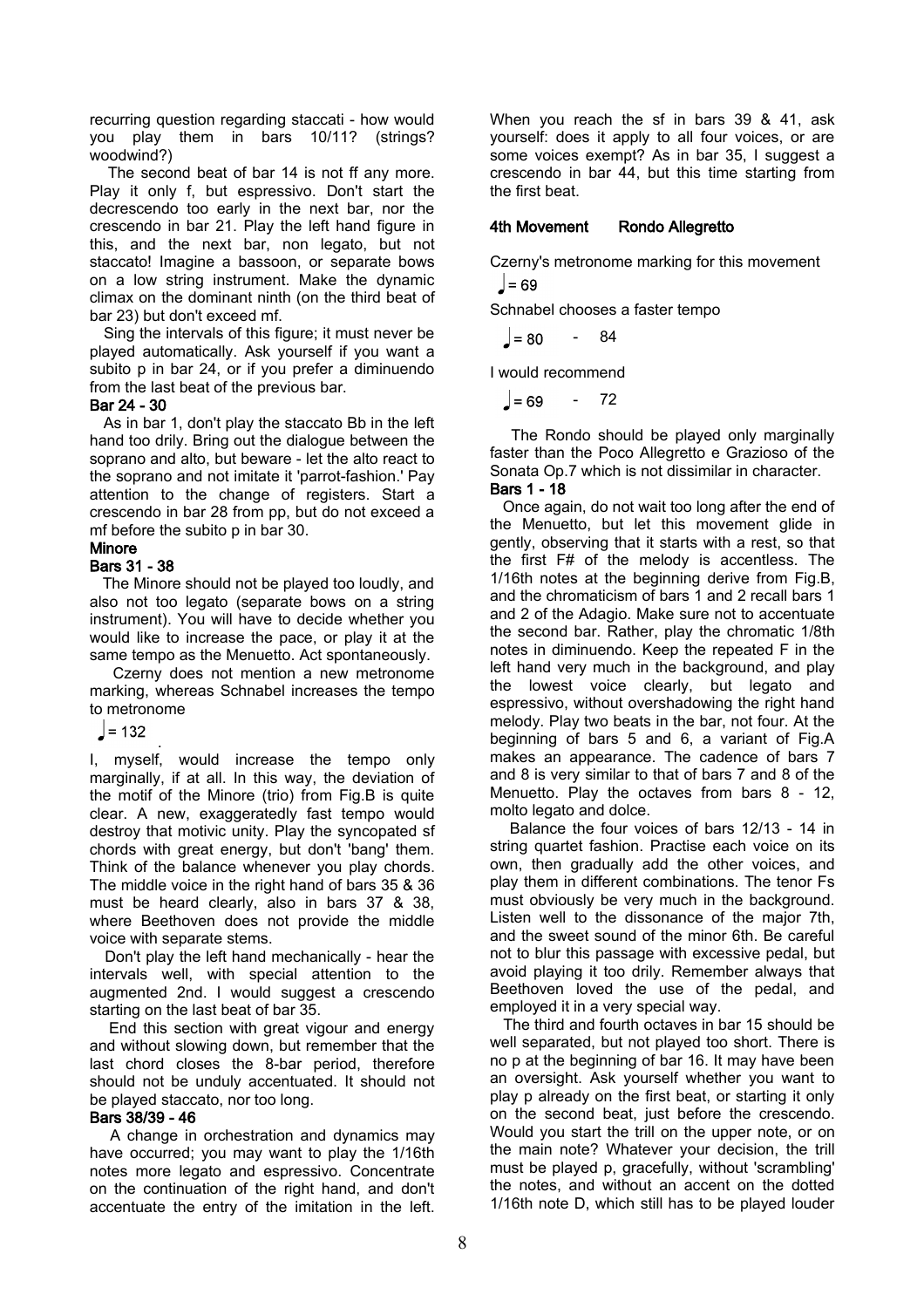than the other voices. The dissonance must be expressive - the voices perfectly balanced.

#### Bars 18/19 - 22, 22/23 - 31

 The sf upbeat to bar 19 would be played with an upbow on stringed instruments. Don't play it too loudly. Play it purposefully, but espressivo. The down beat of the next bar should be played p or mp. Regarding the trill, refer to bar 17 and to the introduction, but this time it should start on the main note. In bar 21.

I would play the turn (grupetto) in the following way:



 The arpeggios in bars 22/23/24 should be played with finger pedal as in the first movement (bars  $92 - 104$ ) and in the Menuetto (bars  $5 - 6$ ) resorting to the sustaining pedal only if the acoustic is too dry, or if you prefer a richer sonority.

 Be rhythmically exact, start the crescendo from p and don't exceed f on the second beat of bar 24. Pay attention to the rests in bars 20,22,25,26, and examine whether the 1/4 notes should sound through the rest, or if Beethoven used an approximate notation, and the 1/4 notes should be released together with the 1/16 notes in the other voice(s). Concerning the duration of notes refer to Carl Philipp Emanuel Bach, as previously cited.

 In bars 29 and 30 the 1/4 notes should sound through the rest, as the bass has a continuous legato melody. Articulate the other voices well, and don't cover the rests with pedal. The syncopations in bars 24/25/26 are transformed in bars 27 and 31 into a written out rubato. (Remember Mozart's letter "when the left hand does not know what the right is doing") In these bars therefore, play the right hand octaves freely and expressively against a rhythmically strict left hand.

## Bars 32 - 39

 Regarding pedal and finger pedal, refer to bars 22-24. Play the broken chords lightly, but never mechanically, and pay attention to the downward moving bass in the three bars of the crescendo. Use pedal on the first beat of bars 32,34,36,37 and 38, but lift or change it on the dotted 1/4 note, where the silent finger change from 1 - 5 will occur. Listen well to the harmony you are creating with every added note in the bass. Play very much from the key, and keep the notes well down. By no means hurry the right hand 1/32nd notes on the second beat of bar 39. (Derivation of Fig.B in diminution.)

## Bars 40 - 49

 Pay attention to the dialogue with the lower voice leading, and be careful not to make a crescendo. Play it leisurely. The trills must not stick out from their surroundings and should end

with a tum. Make a diminuendo on the second beat of bar 46 to the beginning of the crescendo in bar 48, which has to end on an expressive agogic sf, to lead back smoothly and p into the rondo theme. The gradually increasing pace changing from 1/16ths to triplets to 1/32nd notes, must be achieved subtly. The impression

will be one of acceleration without a change of pulse.

## Bars 67/68 - 71/72

 Be careful not to rush the 1/32nd notes in bar 68, and also to play both hands well together. Keep a good balance between the four voices, and try to maintain a certain transparency in the lower register which can too easily sound 'muddy.' Regarding the rest in bar 69 - refer to bar 20. Separate the chords in bars 69 and 70 without playing them too short. The three fortes which Beethoven writes in bars 69/70, and which appear one after the other, need to exude great energy, and have a completely different meaning from the sf in bars 68 and 71. Play these sforzati more expressively with more agogic inflexions, but without sacrificing their energy. The bass of bar 71 can be played really short, as a string player would, with short separate bows or even pizzicato.

## Bars 72 - 80

 Keep the texture light, and play the thirds of the left hand very short and clear, and with a great sense of direction. Listen well to the intervals. Don't play mechanically. Give prominence in the right hand to the moving voice, while keeping the repeated notes well in the background.

 In bar 75, with the beginning of the crescendo, we encounter a new texture. Beethoven writes four parts, where earlier he had only three, expressed in sheer pianistic terms. Don't tense the right hand thumb. Avoid an ugly sound on the syncopated sf F in bar 78. Be careful when you play loudly in this register of the piano; it can sound thin and percussive. Play it against a welljudged balance of the left hand chords. Don't rush the 1/32nd figure in the second half of the bar, and pay attention to the appearance of Fig.A in the alto, with a clear sounding, well balanced, soprano voice above it. Don't just imitate this bar 'parrot-fashion' an octave lower in the next bar. Re-orchestrate it, and react to what you have just heard.

## Bars 80/81 - 102

 Execute the contrapuntal writing very precisely, but beware of sounding academic. As before - let one voice react to the other spontaneously. Consider bars 81,83,85 and 87 the strong bars. Make a very slight diminuendo from these bars to the next. Only in this way will this section make harmonic sense - the second bar always being the resolution. The sf, as on so many previous occasions, should be forceful, but never lacking expression. Beware of hardening the tone. The rhythm must be very exact, but 'buoyant'. Give the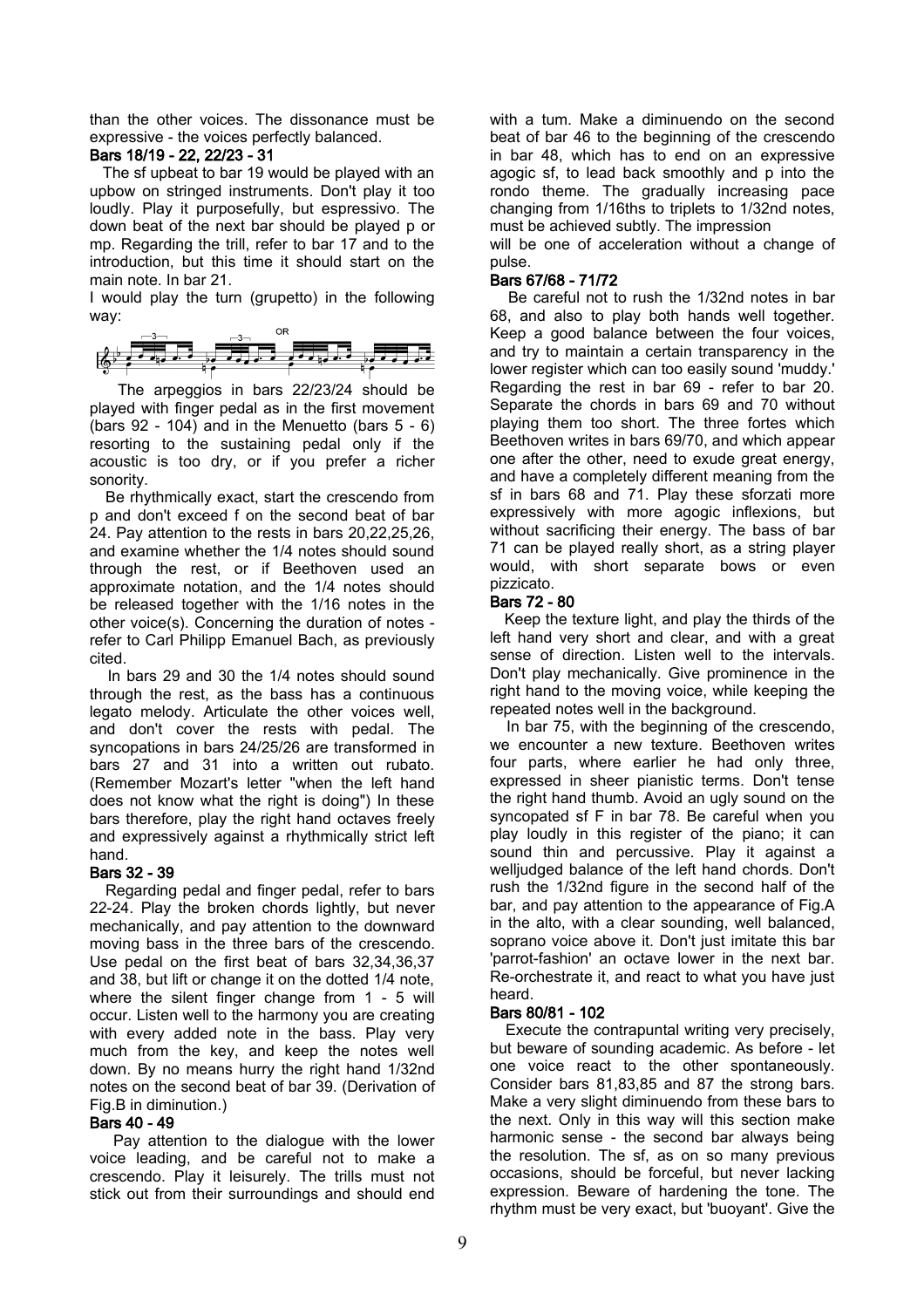dotted 1/8ths their full value, and don't rush the fast notes. Regarding the 1/16th rest in bars 86 and 88 refer to similar passages before. Solve the technical difficulties in bars 89 - 94 intelligently. Practise individual voices and play first the thirds with both hands, before mastering them with one. Always consider whether the upper or the lower voice in a third should dominate. Try and feel a sense of adventure in such a passage. Listen especially well to the false relations, and try to do justice to the enormous energy which this passage exudes. Articulate well.

#### Bars 103 - 111

 This passage, which eventually leads back to the rondo theme in an inner voice, is full of surprises, both harmonically and rhythmically. Do not play the first four bars too softly, so that the pp chord with the bass A, will sound softer still and mysterious. Be aware of the change of emphasis in bar 109, without getting louder. Play the trill in bars 110 and 111 absolutely in time, but not mechanically, and start the crescendo from pianissimo.\* The change from Gb to G will remind you of bars 59 - 61 in the first movement. Play the crescendo to the last note of the trill, and start the rondo theme with subito p. Have you noticed the difference in the number of bars compared to the 'lead in' bars 40 - 49?

#### **Practise trill using the fingering 3 1 4 2,** with an elliptical, anti-clockwise movement. Bars 112 - 129

 Give prominence to the upper voice of the theme in the left hand, but also play the right hand accompanying figure expressively. After all, we know the rondo theme by now, whereas the right hand counterpoint has something new to say.

Play the octave span very legato, and notice that playing an octave upwards feels agogically different than when playing it downwards. Which of the two has more tension? Sing an octave span, and ask a string or woodwind player to demonstrate it to you.

 Compare bars 117/118 - 119 to bars 6/7 and 8, and play them first in their simplified form before playing the variation. Make a crescendo to the f of bar 118, without however accentuating the first note Bb, and continue the f to the last note of the bar, starting the next bar subito piano. Give the 1/4 notes in the left hand their full length, and keep the part-playing clear. Don't make a crescendo in bar 119. On the contrary, make a diminuendo, and take a little time before the return of the rondo theme, in octaves and piano. Be exact with the slurring of the broken octaves in bars 121/122 and be careful not to get louder before the start of the crescendo. Play the broken octaves pianissimo. Some pianists emphasize the higher note, which makes the lower note sound like a grace note. (There is controversy regarding this practice.) Note the difference between the

slurred broken octaves here, as opposed to the broken octaves in bars 48 - 51 and 179 - 182 of the first movement, which Czerny says should be played legato and not slurred.

#### Bar 152

 Avoid a 'bump' with the thumb of the right hand, when it takes over from the left in the second group of the arpeggio. Invest the last group with its sf with enough agogic inflection to enhance the return of the rondo theme, this time in the key of the sub-dominant.

#### Bars 153 - 164

 The trill in bar 154 in the higher register must sound very transparent. This whole section should sound rather uncertain as if Beethoven were wondering how to return to the rondo theme in its right key. Be rhythmically exact in bars 162/163 and 164 which, paradoxically, should sound free. (Bars 162 & 163 should be played non legato, 164 legato.)

 As earlier, the sf just before the return of the rondo, which has found again its right key, should be expressive and needs time. Listen well to the dominant F in the bass.

#### Bars 165 - 181

 Rhythmically the triplets should take their cue from the triplets in the previous bars, but their character has changed entirely. Before, the triplets were striving to get somewhere. Now that we have arrived, the whole passage should be played nonchalantly, with a slight emphasis on the beginning of the triplet. Make a smooth transition from the triplets to the subito p 1/32nd notes in bars 170 & 171. The crescendo starting in bar 168 before the subito p should not reach a real f. The f is only achieved on the second beat of bar 171, but be careful not to accentuate the top E and continue the f until the end of the bar, as the p in the next bar appears subito. Play the Rondo theme first in its original version, and juxtapose it immediately with its varied form.

One or two generations earlier, musicians would have varied the theme of their own accord, even without the composer's indication. Make it sound like an improvisation. Don't rush the triplet octaves in bars 173 and 175 - rather, hold the tempo back a little. Separate them well, play them very light, bouncing off the key, and always give more emphasis to the first of the two. Be careful not to play the second octave too early. The right hand should sound again like a written out rubato rather than a syncopation, and very independent of the strict left hand. In spite of the 1/16th rests which separate these octaves, the melodic line must in no circumstances be broken.

# Bars 182/183 - 199

## Coda

 Before the continuous flow of 1/32nd notes in the left hand, there is a holding back on the sf chords of bars 182 - 184 without actually slackening the tempo. Keep the chords well down, giving them their full value. Use pedal but